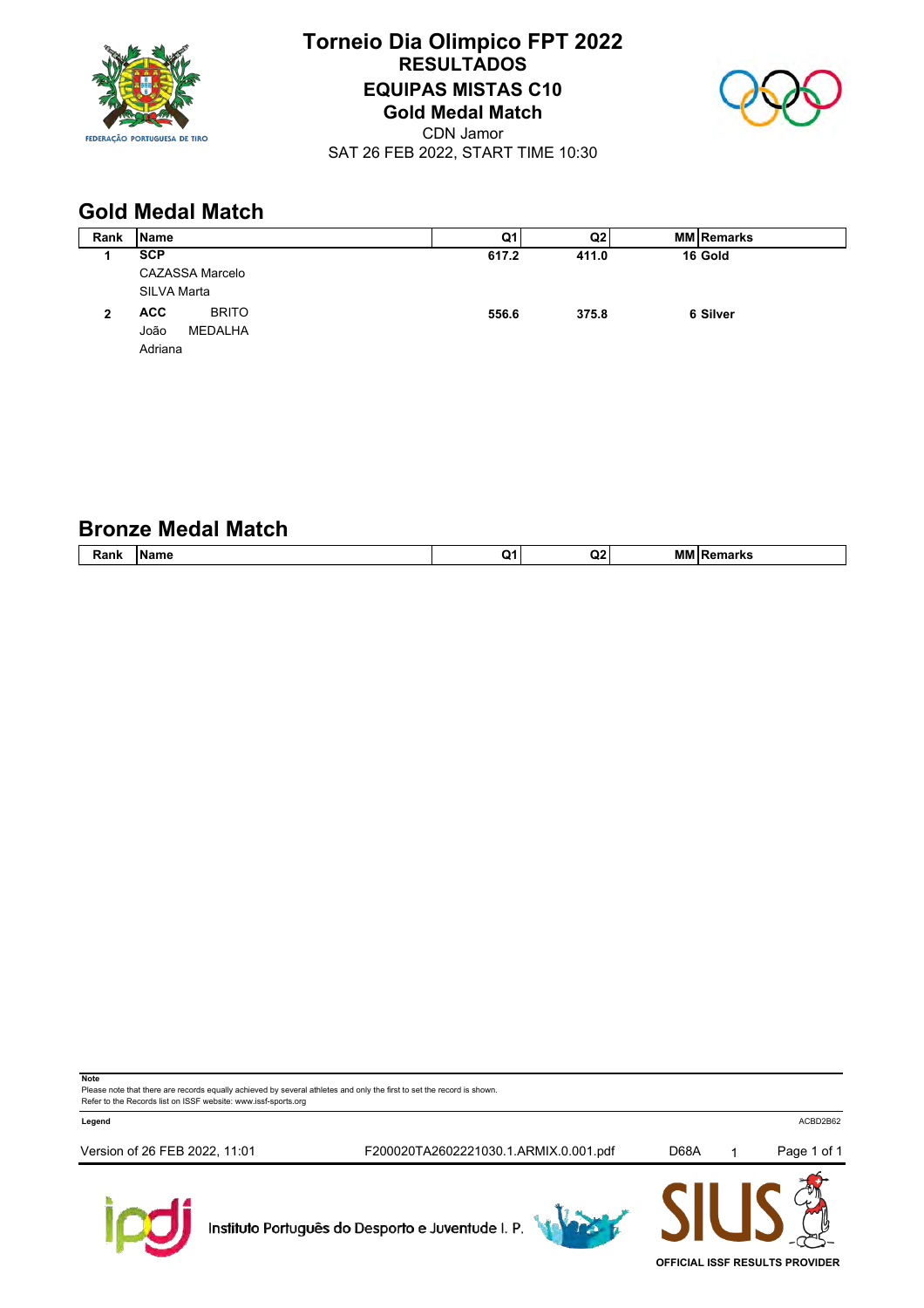

### **Torneio Dia Olimpico FPT 2022 RESULTADOS EQUIPAS MISTAS C10 Qualificação 2ª Parte**



CDN Jamor SAT 26 FEB 2022, START TIME 09:45

|                | <b>Rankl Bib No IName</b> |                       | <b>Series</b> |             | <b>Total</b> | <b>Remarks</b> |
|----------------|---------------------------|-----------------------|---------------|-------------|--------------|----------------|
|                |                           |                       |               | 2           |              |                |
| $\mathbf 1$    |                           | <b>SCP</b>            |               | 204.7 206.3 | 411.0        | QG             |
|                |                           | 13649 CAZASSA Marcelo |               | 101.4 104.4 | 205.8        |                |
|                |                           | 11383 SILVA Marta     |               | 103.3 101.9 | 205.2        |                |
| $\overline{2}$ |                           | <b>ACC</b>            |               | 186.2 189.6 | 375.8        | QG             |
|                | 16067                     | <b>BRITO João</b>     | 96.5          | 98.7        | 195.2        |                |
|                |                           | 14805 MEDALHA Adriana | 89.7          | 90.9        | 180.6        |                |
| $\mathbf{3}$   |                           | <b>CTGaia</b>         |               | 180.6 178.7 | 359.3        | QB             |
|                |                           | 14940 RAMOS Luís      | 93.4          | 88.1        | 181.5        |                |
|                |                           | 15557 RAMOS Bruna     | 87.2          | 90.6        | 177.8        |                |

Protest Date / Time:

**Summary** 

Number of athletes on this list: 6; Total number of athletes: 6; Total number of teams: 3

| <b>Bib No</b><br>Version of 26 FEB 2022, 10:14 | <b>Bib Number</b> | Q200020TA2602220945.1.ARMIX.0.001.pdf             | D68A | Page 1 of 1 |
|------------------------------------------------|-------------------|---------------------------------------------------|------|-------------|
|                                                |                   | Instituto Português do Desporto e Juventude I. P. |      |             |

**OFFICIAL ISSF RESULTS PROVIDER**